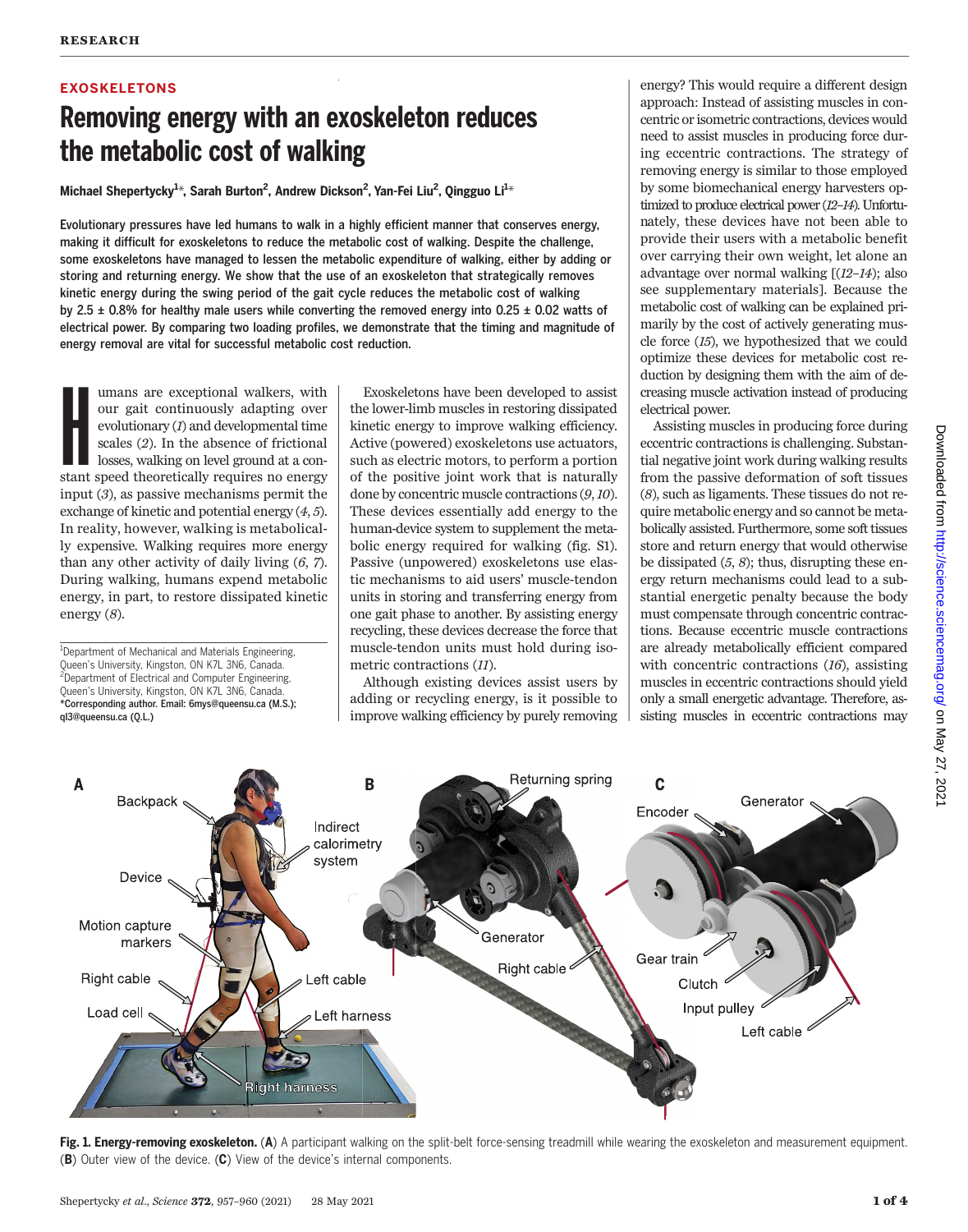require the exoskeleton to apply a load more accurately and precisely, regarding both magnitude and timing, than is required for concentric contraction and powered exoskeletons (9,10,17).

We built a lightweight, backpack-mounted strings in producing force by applying a knee flexion moment during the terminal swing

exoskeleton (1.059 kg; Fig. 1) to assist the ham- $\vert$  cables that are attached by harnesses to the F1 phase of the gait cycle. This device consists of user's lower legs and extend upward to connect to input pulleys. As the user's knee extends





Fig. 2. Right leg sagittal plane knee kinematics, kinetics, and muscle activation averaged across participants. (A) Knee joint angles over a gait cycle for the three walking activities: normal walking (gray), traditional profile (blue), and muscle-centric profile (red). (B) Average stride lengths. (C) Net knee moment over a gait cycle normalized to body mass. (D) Average estimated negative muscle moment contribution during the swing period. (E) Moment applied by the device

about the user's knee over a gait cycle.  $(F)$  Average mechanical power removed by the device. (G) Percentage of the negative muscle impulse applied by the device during the swing period. (H) Hamstring muscle activity over a gait cycle. (I) Average hamstring muscle activity for an entire gait cycle and specific gait phases (right groupings).  $*P < 0.05$ ,  $**P < 0.001$ . Data are presented as means  $\pm$  SEMs. Flex. flexion; Ext., extension; Int., initial; resp., response.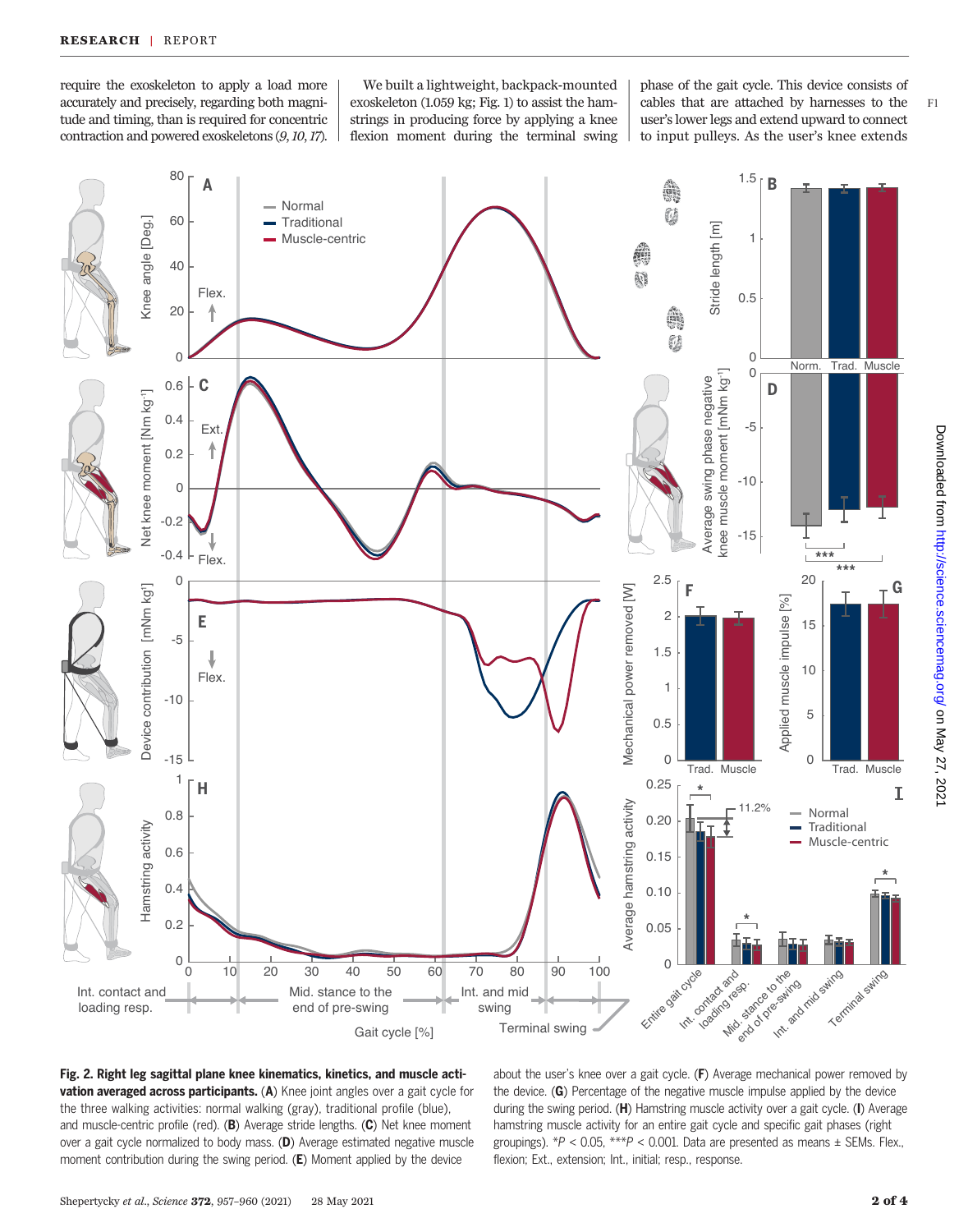Fig. 3. Net metabolic rate. The average net metabolic rate for the three walking activities (gray, normal walking; blue, traditional profile; red, muscle-centric profile) is normalized to the participant's body mass (mean ± SEM). The left vertical axis represents the net metabolic rate (means and error bars; watts per kilogram). The right vertical axis represents the metabolic rate as a percent change from normal walking (NW; means and scatter). As such, no scatter is included for the normal walking condition. Net metabolic rate significantly differed between walking



conditions ( $*P < 0.05$ ,  $*P < 0.01$ ). Each yellow circle represents one participant.

forward during the swing period, the swinging leg's input cable is unspooled and drives the input pulley. These pulleys work in combination with a gear train and roller clutches to convert the cables' linear movements into rotational motion while simultaneously amplifying and integrating the cables' motions before engaging a single generator. During stance, the clutches decouple the input pulleys from the gear train, allowing the cables to be gathered back onto the input pulleys by returning springs. The clutches also enable the device to apply mechanical load only during the swing period, leaving the lower limbs unencumbered by the F2 exoskeleton during the stance period. The back | normal knee function (Fig. 2, A to C), which electromotive force of the generator applies the mechanical load to the input cables and, in turn, to the user (further described in the supplementary materials, movies S1 and S2, and data S3).

Biomechanical energy harvesters traditionally apply a mechanical loading profile onto their users that is proportional to the motion input into the device (12–14). This technique is simple to implement because it requires no active control, but it may sacrifice user assistance. In this study, we implemented an active control system that enabled our device to apply a controllable mechanical load by regulating the generator's back electromotive force. Exoskeletons have successfully reduced the metabolic energy requirement of walking by using assistive loading profiles that mimic either natural joint moment or power profiles (18–21). However, these profiles do not account for the contribution of passive elements that cannot be assisted. To specifically target the hamstrings and avoid interfering with natural energy return mechanisms, we implemented a profile that resembles the muscles' contribution to the net knee moment during the terminal swing phase. We derived this muscle-centric profile by subtracting the estimated contribution of passive elements, based

on results of Whittington et al. (22), from the net knee moment profile. We then scaled the magnitude of the resultant profile to the user's body mass. The control system and loading profiles are described in the supplementary materials, figs. S2 and S3, and data S4.

We conducted treadmill-walking experiments with 10 healthy male participants to determine the metabolic and biomechanical effects of the muscle-centric profile compared with both a traditional harvesting profile and normal walking. Minimal changes in both knee joint angles and net joint moments indicate that neither loading profile hindered can cause deviations from normal walking such as a stiff knee gait (14). The lack of effect on normal knee function was further confirmed by a lack of changes in spatial-temporal parameters such as stride length and ground contact time. The average angles, moments, and powers for the ankle, knee, and hip joints are presented in fig. S4 and data S5 and S6.

One difference between the two loading profiles (Fig. 2E) was that the moment applied about the user's knee by the traditional profile peaked during mid-swing  $(80.1 \pm 0.5\%$  gait cycle, mean  $\pm$  SEM), whereas that applied by the muscle-centric profile peaked during terminal swing (90.7  $\pm$  0.2% gait cycle). Both loading profiles significantly reduced the estimated average muscle contribution to the negative net knee moment during the swing period  $[n =$ 10 participants; repeated-measures analysis of variance (ANOVA),  $F_{2,18}$  = 17.806,  $P < 0.001$ ,  $n_p^2$  = 0.664], with the traditional profile reducing it by 11.0  $\pm$  1.8% [least significant difference (LSD) post hoc analysis:  $P < 0.001$ ] and the muscle-centric profile reducing it by 12.0  $\pm$  $2.0\%$  ( $P = 0.001$ ; Fig. 2D).

Although both profiles removed a similar amount of mechanical power (traditional:  $2.01 \pm 0.12$  W, muscle-centric:  $1.98 \pm 0.09$  W;

Fig. 2F) and applied a similar percentage of the muscles' angular impulses (traditional: 17.4 ± 1.3%, muscle-centric:  $17.4 \pm 1.5$ %; Fig. 2G), the muscle-centric profile reduced the energy requirement of walking by  $2.5 \pm 0.8\%$  [ $n = 10$ ; one-way repeated-measures ANOVA;  $F_{2,18}$  = 12.714,  $P < 0.001$ ,  $\eta_p^2 = 0.586$ ; LSD post hoc analysis: mean diff. (MD) =  $-0.082 \pm 0.024$  W kg<sup>-1</sup>,  $P = 0.008, 95\% \text{ CI } (-0.137, -0.027)$ ], whereas the traditional profile increased the energy requirement by 3.1  $\pm$  1.1% [MD = 0.106  $\pm$  $0.039 \,\text{W}\,\text{kg}^{-1}$ ,  $P = 0.024$ , 95% CI (0.018, 0.195)]. The difference between profiles was 0.19  $\pm$  $0.05 \text{ W kg}^{-1} \text{ [MD = } 0.188 \pm 0.046 \text{ W kg}^{-1},$  $P = 0.003, 95\% \text{ CI } (0.085, 0.291); \text{ Fig. 3 and } \text{ F3}$ table S1].

Because active skeletal muscles are the primary consumers of metabolic energy during walking (23), the decrease in metabolic cost observed with the muscle-centric profile was accompanied by an 11.2  $\pm$  3.8% reduction in average hamstring activation from normal walking  $(n = 10;$  repeated-measures ANOVA,  $F_{2,18} = 4.506, P = 0.026, \eta_p^2 = 0.334$ ; LSD post hoc analysis:  $P = 0.035$ ; Fig. 2, H and I). This decrease primarily occurred during terminal swing (87 to 100% gait cycle;  $n = 10$ ; one-way repeated-measures ANOVA;  $F_{2,18}$  = 4.022,  $P$  = 0.036,  $\eta_p^2 = 0.309$ ; LSD post hoc analysis:  $P =$ 0.021) but continued into the initial contact and loading response phases (0 to 12% gait cycle;  $n = 10$ ; one-way repeated-measures ANOVA;  $F_{1.255,11.293} = 5.178, P = 0.037, \eta_p^2 = 0.365; LSD$ post hoc analysis:  $P = 0.026$ ). By contrast, the traditional profile did not significantly alter hamstring activity ( $P = 0.102$ ).

Improper energy extraction could increase antagonistic muscle activity, as the body would need to perform positive muscle work to counteract the negative work performed by the device and recoup lost energy or provide joint stability. However, there was no significant change in overall average quadriceps activity in either loading condition, indicating that neither profile interfered with natural energy return mechanisms. Data for the quadriceps muscle group and individual muscles are presented in figs. S5 and S6 and data S5 and S6.

In addition to decreasing the metabolic cost of walking by using the muscle-centric profile, the device also converted the removed kinetic energy into  $0.25 \pm 0.02$  W of electrical power. When applying the traditional profile, the exoskeleton produced twice the amount of electrical power ( $0.53 \pm 0.03$  W), albeit at a metabolic disadvantage.

The increase in metabolic cost associated with the traditional profile was not unexpected, but the cause is unclear. Although both profiles yielded similar reductions in average muscle joint moments, the traditional profile may not have reduced the muscle force and, consequently, the muscles' energy consumption to the same extent as the muscle-centric profile.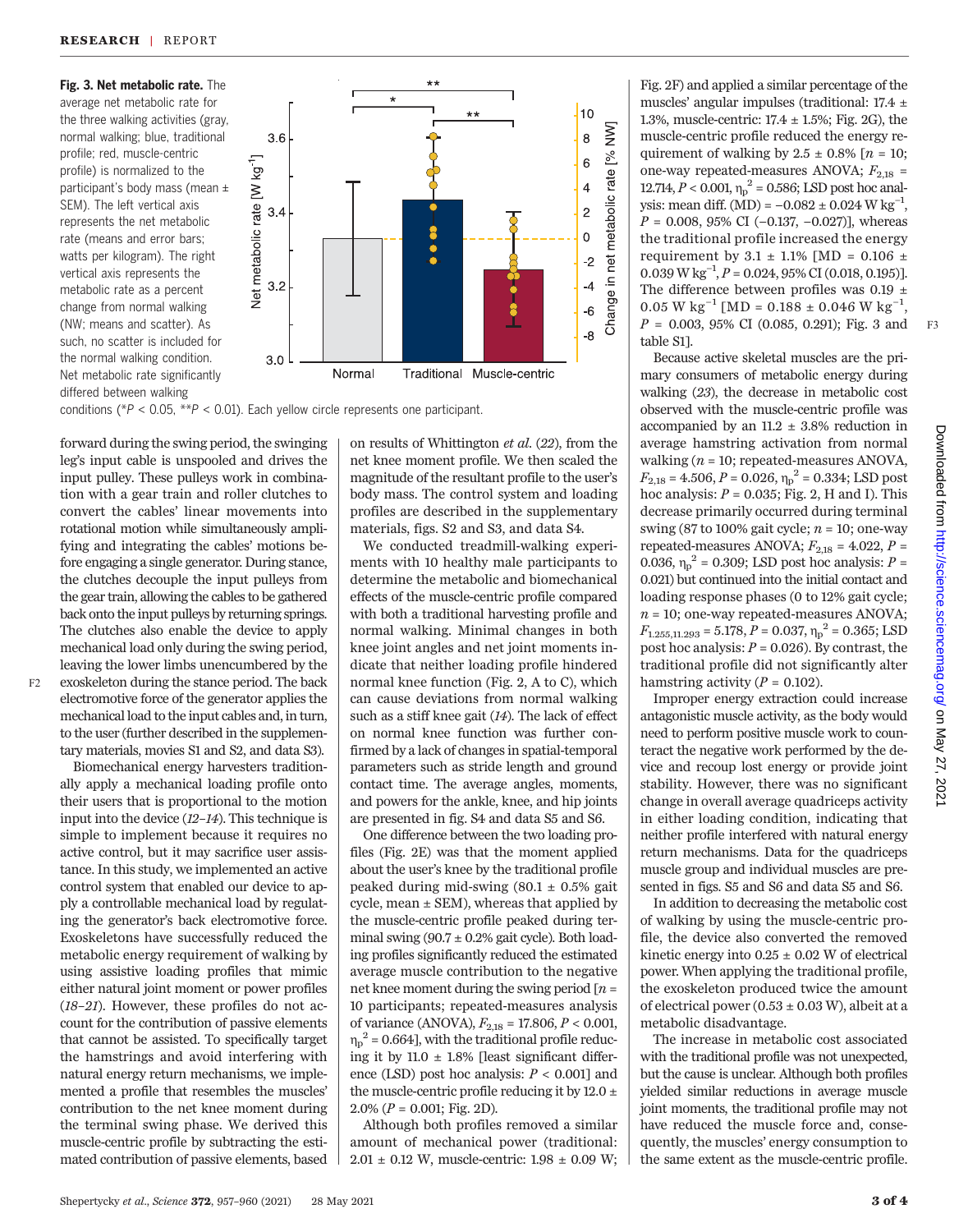This is because the muscle-tendon moment arms of the hamstrings are not directly proportional to muscle joint moments throughout gait (24). Additionally, the force generation and energy consumption of muscles depend on multiple parameters, including operating length and contractile velocity, which vary throughout the gait cycle (25, 26). Furthermore, hamstrings are maximally extended during terminal swing, owing to simultaneous hip flexion and knee extension (27). As such, force production may be most metabolically costly during this stage. Therefore, force production may be more readily assisted during terminal swing relative to other swing phases (see supplementary materials). Additionally, the two profiles' different effects on the hip may have contributed to the observed differences in metabolic cost (see supplementary materials). Our results provide further evidence of the disconnect between lower-limb joint dynamics and metabolic expenditure (11, 28). On the basis of these findings, we advocate for exoskeletons that use muscle-specific parameters and profiles to provide metabolic assistance (29).

We have demonstrated that exclusively removing energy is a viable method for reducing the metabolic cost of walking. Although greater metabolic cost reductions have been achieved through assisting concentric and isometric muscle contractions, our results demonstrate that assisting eccentric contractions is possible and can yield the concurrent benefit of electrical power production. These results indicate that lower-limb muscles can be assisted during the swing period of gait, despite previous assumptions that this period is primarily passive, requiring little to no muscle activity (30). A

notable corollary to the present findings is that metabolic cost is likely not the only variable involved in gait adaptation, given that we observed little impact of our exoskeleton on gait parameters while reducing metabolic cost. Our findings highlight the importance of characterizing how muscles consume metabolic energy to perform mechanical tasks so that researchers can better understand activities such as walking and produce more efficient assistive devices.

### REFERENCES AND NOTES

- 1. M. D. Sockol, D. A. Raichlen, H. Pontzer, Proc. Natl. Acad. Sci. U.S.A. 104, 12265–12269 (2007).
- 2. H. Forssberg, Exp. Brain Res. 57, 480–493 (1985).
- M. Gomes, A. Ruina, Phys. Rev. E 83, 032901 (2011).
- 4. T. McGeer, Int. J. Robot. Res. 9, 62–82 (1990).
- 5. R. M. Alexander, Am. Zool. 24, 85–94 (1984).
- 6. K. R. Westerterp, G. Plasqui, Curr. Opin. Clin. Nutr. Metab. Care 7, 607–613 (2004).
- 7. K. R. Westerterp, Front. Physiol. 4, 90 (2013).
- 8. K. E. Zelik, A. D. Kuo, J. Exp. Biol. 213, 4257–4264 (2010).
- 9. L. M. Mooney, E. J. Rouse, H. M. Herr, J. Neuroeng. Rehabil. 11, 151 (2014).
- 10. J. Kim et al., Science 365, 668–672 (2019).
- 11. S. H. Collins, M. B. Wiggin, G. S. Sawicki, Nature 522, 212–215 (2015).
- 12. L. C. Rome, L. Flynn, E. M. Goldman, T. D. Yoo, Science 309, 1725–1728 (2005).
- 13. J. M. Donelan et al., Science 319, 807–810 (2008).
- 14. M. Shepertycky, Q. Li, PLOS ONE 10, e0127635 (2015).
- 15. R. Kram, C. R. Taylor, Nature 346, 265–267 (1990). 16. T. W. Ryschon, M. D. Fowler, R. E. Wysong, A. Anthony,
- R. S. Balaban, J. Appl. Physiol. 83, 867–874 (1997). 17. S. Galle, P. Malcolm, S. H. Collins, D. De Clercq, J. Neuroeng.
- Rehabil. 14, 35 (2017).
- 18. P. Malcolm, W. Derave, S. Galle, D. De Clercq, PLOS ONE 8, e56137 (2013).
- 19. L. M. Mooney, H. M. Herr, J. Neuroeng. Rehabil. 13, 4 (2016).
- 20. M. Grimmer et al., J. Biomech. 83, 76–84 (2019).
- 21. B. T. Quinlivan et al., Sci. Robot. 2, eaah4416 (2017).
- 22. B. Whittington, A. Silder, B. Heiderscheit, D. G. Thelen,
- Gait Posture 27, 628–634 (2008).
- 23. M. J. Joyner, D. P. Casey, Physiol. Rev. 95, 549–601 (2015).
- 24. M. G. Hoy, F. E. Zajac, M. E. Gordon, J. Biomech. 23, 157–169 (1990).
- 25. B. R. Umberger, K. G. M. Gerritsen, P. E. Martin, Comput. Methods Biomech. Biomed. Engin. 6, 99–111 (2003).
- 26. E. M. Arnold, S. R. Hamner, A. Seth, M. Millard, S. L. Delp, J. Exp. Biol. 216, 2150-2160 (2013).
- 27. S. L. Delp, A. S. Arnold, R. A. Speers, C. A. Moore, J. Orthop. Res. 14, 144–151 (1996).
- 28. D. J. Farris, G. S. Sawicki, J. Appl. Physiol. 113, 1862–1872 (2012).
- 29. O. N. Beck, L. K. Punith, R. W. Nuckols, G. S. Sawicki, Exerc. Sport Sci. Rev. 47, 237–245 (2019).
- 30. T. M. Griffin, T. J. Roberts, R. Kram, J. Appl. Physiol. 95, 172–183 (2003).

#### ACKNOWLEDGMENTS

We thank K. Deluzio for supplying experimental equipment in the Queen's University Human Mobility Research Laboratory and T. Bryant, C. Soutar, and P. Grenier for providing editorial feedback. Funding: This work was supported by grants from NSERC to Q.L. (RGPIN-2020-04771) and Y.-F.L. (RGPIN-2019- 06635) and an NSERC Postgraduate Scholarship to M.S. Author contributions: M.S. and Q.L. designed the mechanical system. M.S. fabricated the device. M.S., S.B., A.D., and Y.-F.L. designed the electrical and control systems. M.S. and Q.L. designed and conducted experiments and processed and analyzed the data. All authors prepared, reviewed, and approved the manuscript. Competing interests: M.S., Y.-F.L., and Q.L. are the assignees on

the patent of an energy harvesting technology related to the work in this manuscript (US Patent 9,407,125 B2). The authors declare no other competing interests. Data and materials availability: All data are included in the manuscript and supplementary materials.

#### SUPPLEMENTARY MATERIALS

[science.sciencemag.org/content/372/6545/957/suppl/DC1](https://science.sciencemag.org/content/372/6545/957/suppl/DC1) Materials and Methods Supplementary Text Figs. S1 to S8 Tables S1 to S4 References (31–91) Movies S1 and S2 Data S1 to S6

[View/request a protocol for this paper from](https://en.bio-protocol.org/cjrap.aspx?eid=10.1126/science.aba9947) Bio-protocol.

21 January 2020; resubmitted 27 October 2020 Accepted 8 March 2021 10.1126/science.aba9947